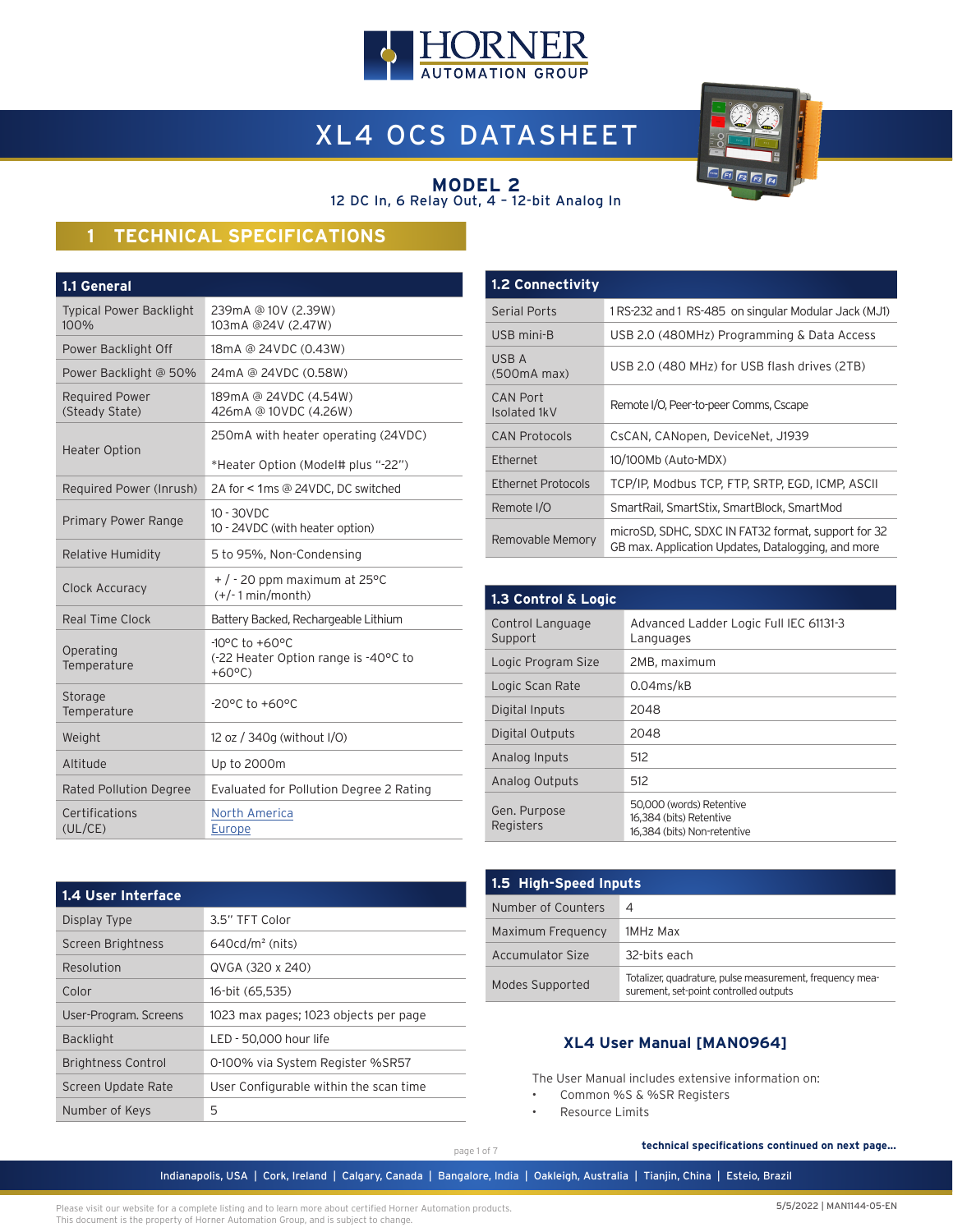

## **technical specifications continued...**

| 1.6 Digital DC Inputs                  |                                             |                      |  |  |
|----------------------------------------|---------------------------------------------|----------------------|--|--|
| Inputs per Module                      | 12 including 4 configu-<br>rable HSC inputs |                      |  |  |
| Commons per Module                     |                                             | 1                    |  |  |
| Input Voltage Range                    |                                             | 12VDC / 24VDC        |  |  |
| Absolute Max.<br>Voltage               | 30VDC Max.                                  |                      |  |  |
| Input Impedance                        |                                             | $10k\Omega$          |  |  |
| <b>Input Current</b>                   | Positive<br>Logic                           | Negative<br>Logic    |  |  |
| Upper Threshold<br>Lower Threshold     | 0.8 <sub>m</sub> A<br>0.3 <sub>m</sub> A    | $-1.6mA$<br>$-2.1mA$ |  |  |
| Max. Upper Threshold                   | 8VDC                                        |                      |  |  |
| Min. Lower Threshold                   | 3VDC                                        |                      |  |  |
| OFF to ON Response                     | 1 <sub>ms</sub>                             |                      |  |  |
| ON to OFF Response                     | 1ms                                         |                      |  |  |
| <b>High Speed Counter</b><br>Max Freq* | 1MH <sub>7</sub>                            |                      |  |  |

**\*See I/O info below for detail regarding HSC and PWM**

| 1.7 Digital Relay Outputs                                 |                                            |  |  |  |
|-----------------------------------------------------------|--------------------------------------------|--|--|--|
| Outputs per Module                                        | 6 Relay                                    |  |  |  |
| Commons per Module                                        | 6                                          |  |  |  |
| Max. Output Current<br>per Relay                          | 3A @ 250VAC,<br>resistive                  |  |  |  |
| Max. Total Output<br>Current                              | 5A continuous                              |  |  |  |
| Max. Output Voltage                                       | 275VAC, 30 VDC                             |  |  |  |
| Max. Switched Power                                       | 1000VAC, 150W                              |  |  |  |
| Contact Isolation to<br>Ground                            | 1000VAC                                    |  |  |  |
| Max. Voltage Drop at<br><b>Related Current</b>            | 0.5V                                       |  |  |  |
| Expected Life (see<br>below derating chart<br>for detail) | No Load: 5,000,000<br>Rated Load: 100,000  |  |  |  |
| Max. Switching Rate                                       | 300 CPM at no load<br>20 CPM at rated load |  |  |  |
| <b>Type</b>                                               | Mechanical Contact                         |  |  |  |
| Response Time                                             | One update per ladder<br>scan plus 10ms    |  |  |  |

| 1.8 Analog Inputs, Medium Resolution                                        |                                                                            |  |  |  |
|-----------------------------------------------------------------------------|----------------------------------------------------------------------------|--|--|--|
| Number of Channels                                                          | 4                                                                          |  |  |  |
| Input Ranges                                                                | 0-10VDC, 0-20mA,<br>$4-20mA$                                               |  |  |  |
| Safe Input Voltage<br>Range                                                 | $-0.5V$ to 12V                                                             |  |  |  |
| Input Impedance<br>(clamped @ -0.5<br>VDC to 12 VDC)                        | Current Mode: $100\Omega$<br>Voltage Mode:<br>500 $k\Omega$                |  |  |  |
| <b>Nominal Resolution</b>                                                   | 12 Bits                                                                    |  |  |  |
| %AI Full Scale                                                              | 0V, 20mA, 100mV:<br>32,000 counts full<br>scale                            |  |  |  |
| Max. Over Current                                                           | 35mA                                                                       |  |  |  |
| <b>Conversion Speed</b>                                                     | Once per Ladder Scan                                                       |  |  |  |
| Max Frror at 25°C<br>(excluding Zero)<br>Adjusting Filtering<br>may Tighten | 4-20mA 1.00%<br>0-20mA 1.00%<br>0-10VDC 1.50%                              |  |  |  |
| Filtering                                                                   | 160Hz Hash (noise)<br>Filter, 1-128 Scan Digital<br>Running Average Filter |  |  |  |

## **2 CONTROLLER OVERVIEW**

#### **2.1 - Overview of XL4**











- 1. Touchscreen
- 2. Function Keys
- 3. High Capacity microSD Slot
- 4. Configuration Switches
- 5. USB Mini-B Port
- 6. Wide-Range DC Power
- 7. CAN Port
- 8. Ethernet LAN Port 9. USB A Port
- 
- 10. RS232/RS485 Serial Port

NOTE: See Precaution #12 on page 6 about USB and grounding.

page 2 of 7

Indianapolis, USA | Cork, Ireland | Calgary, Canada | Bangalore, India | Oakleigh, Australia | Tianjin, China | Esteio, Brazil

Please visit our website for a complete listing and to learn more about certified Horner Automation products. This document is the property of Horner Automation Group, and is subject to change.

#### **2.2 - Power Wiring**

| <b>Primary Power Port Pins</b> |        |                            |  |  |
|--------------------------------|--------|----------------------------|--|--|
| PIN                            | SIGNAL | <b>DESCRIPTION</b>         |  |  |
|                                | Ground | Frame Ground               |  |  |
| 2                              | DC-    | Input Power Supply Ground  |  |  |
|                                | $DC+$  | Input Power Supply Voltage |  |  |

#### DC Input / Frame

Solid/Stranded Wire: 12-24 awg (2.5-0.2mm). Strip length: 0.28" (7mm). Torque, Terminal Hold-Down Screws: 4.5 – 7 in-lbs (0.50 – 0.78 N-m).

DC- is internally connected to I/O V-, but is isolated from CAN V-. A Class 2 power supply must be used.

#### POWER UP

1. OPTION: Attach ferrite core with a minimum of two turns of the DC+ and DC- signals from the DC supply that is powering the controllers. 2. Connect to earth ground. 3. Apply recommended power.

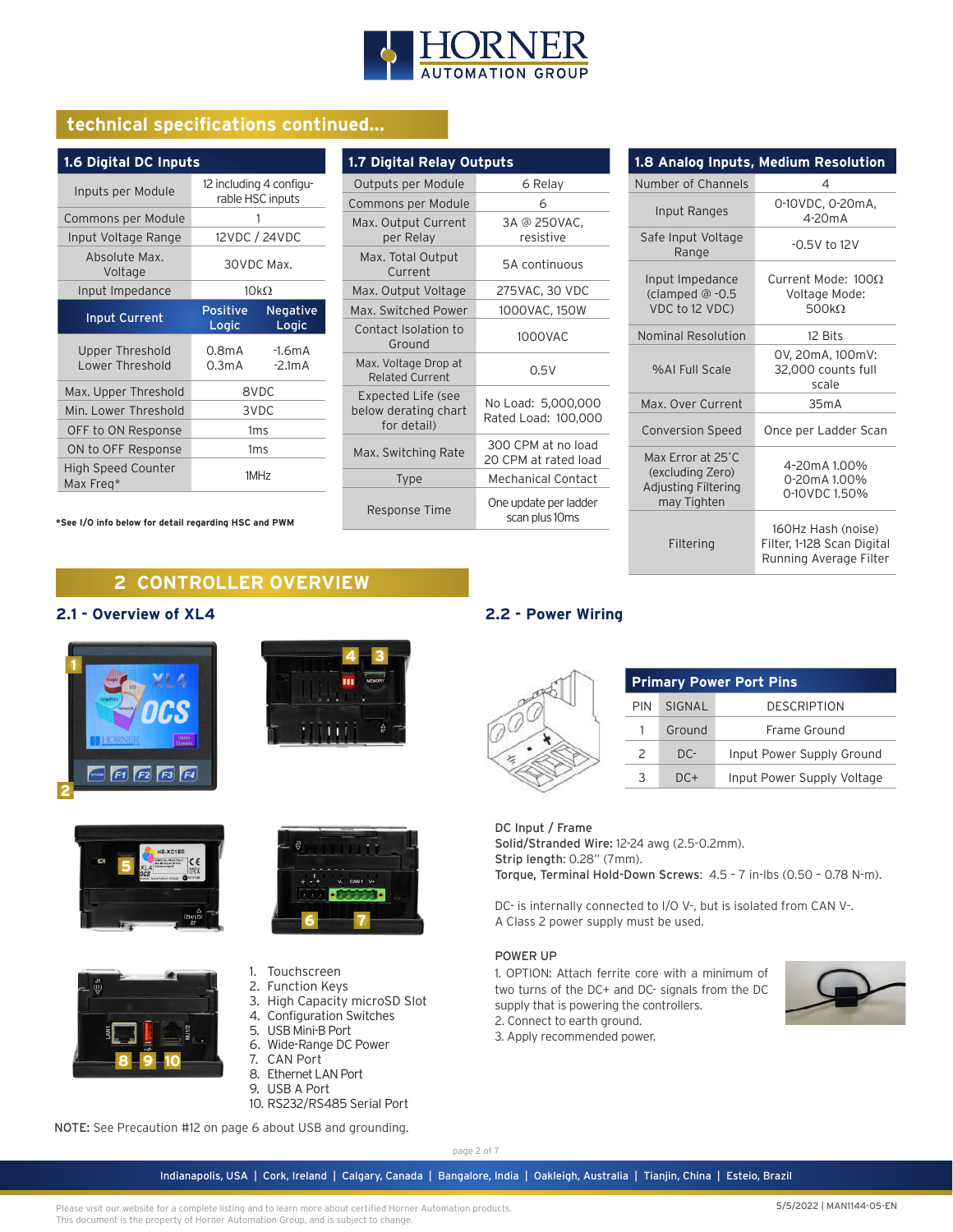

## **3 WIRING: INPUTS & OUTPUTS**

#### **3.1 - Analog Input**

Raw input values for channels 1 - 2 are found in the registers as Integertype data with a range from 0 – 32000.

Analog inputs may be filtered digitally with the Filter Constant found in the Cscape Hardware Configuration for Analog Inputs. Valid filter values are 0 – 7 and act according to the following chart.



| Data Values        |                          |  |
|--------------------|--------------------------|--|
| <b>INPUT MODE:</b> | DATA FORMAT, 12-bit INT: |  |
| 0-20mA, 4-20mA     | 0-32000                  |  |
| $0-10V$            | 0-32000                  |  |

#### **3.2 - Digital Input**



Digital inputs may be wired in either a Positive Logic or Negative Logic fashion as shown. The setting in the Cscape Hardware Configuration for the Digital Inputs must match the wiring used in order for the correct input states to be registered. When used as a normal input and not for high speed functions, the state of the input is reflected in registers %I1 – %I12.

Digital inputs may alternately be specified for use with High Speed Counter functions, also found in the Hardware Configuration for Digital Inputs. Refer to the XL4 User Manual [MAN0964] for full details.

### **3.3 - Relay Out**



WARNING: Exposure to some chemicals may degrade the sealing properties of materials used in the Tyco relay PCJ.

Cover/Case & Base: Mistubishi engineering Plastics Corp. 5010GN6-30 or 5010GN6-30 M8 (PBT)

Sealing Material: Kishimoto 4616-50K (I part epoxy resin)

It is recommended to periodically inspect the relay for any degradation of properties and replace if necessary.

#### **3.4 - Jumper Settings for Model 2**



Location of I/O jumpers (**JP1 & JP2**) and wiring connectors (**J1 & J2**) with back cover removed.

JP1 Digital DC IN/ HSC

Positive Logic Negative Logic





Default

Default NOTE: The Cscape Module Configuration must match the selected I/O (JP) jumper settings. (Cscape Path: Controller -> Hardware Configuration -> Local

I/O -> Config -> Module Setup -> Analog In)

NOTE: When using JP2 (A1-A4), each channel can be independently configured.

Back Panel Torque Rating for XL4e: 3.5 - 4.0 in-lbs (0.40 - 0.45 N-m)

page 3 of 7

Indianapolis, USA | Cork, Ireland | Calgary, Canada | Bangalore, India | Oakleigh, Australia | Tianjin, China | Esteio, Brazil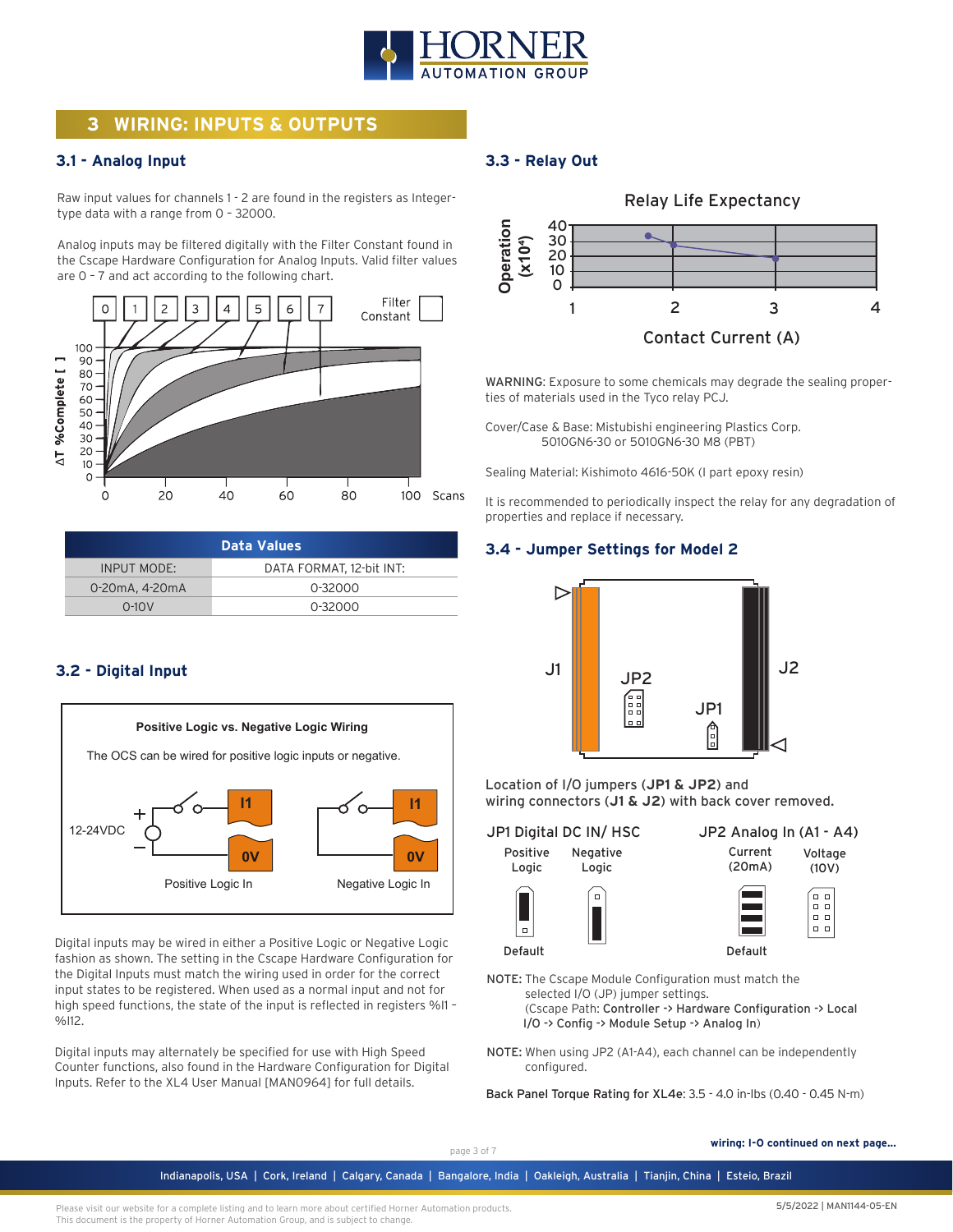

### **wiring: I-O continued...**

#### **3.5 - Wiring Connectors**

#### **J1 Wiring J1 (Orange) Name** Orange Digital In / Analog In  $\triangleright$  I1 (%I1) Digital In 1 I2 (%I2) Digital In 2 I1 ⊲ I3 (%I3) Digital In 3 I2 ъ I4 (%I4) Digital In 4 I3 I5 (%I5) Digital In 5 I4 I6 (%I6) Digital In 6 12-24VDC + I5 I7 (%I7) Digital In 7 ъ I8 (%I8) Digital In 8 I6 ົດ H1 HSC1 / Dig In. 9 I7 ัก 0V Common る こうしょう こうしょう I8 A1 (%AI1) Analog In 1 H1 A2 (%AI2) Analog In 2 0V A3 (%AI3) Analog In 3 20mA  $\infty$ A1 A4 (%AI4) Analog In 4 4 A2 ത 0V Common LOOP PWR A3 O  $\ddot{}$ O A4 0-10VDC OV

**Digital In / Analog In**

NOTE: The OV terminals are internally connected.

20mA

Loop Power

I1

 $\alpha$ 

20mA Analog In - Self Powered

20mA

 $\infty$ 

20mA Analog In - Not Self Powered

m

0-10VDC

I1

 $\Omega$ 

0-10VDC IN

0V

I1

#### **Relay Out / Analog Digital In J2 Wiring**



## **4 COMMUNICATIONS**

## **4.1 - CAN Communications**



| <b>CAN Pin Assignments</b> |                                     |                       |  |  |  |
|----------------------------|-------------------------------------|-----------------------|--|--|--|
| PIN                        | <b>DESCRIPTION</b><br><b>SIGNAL</b> |                       |  |  |  |
| 1                          | $V -$                               | CAN Ground - Black    |  |  |  |
| $\overline{2}$             | CN L                                | CAN Data Low - Blue   |  |  |  |
| 3                          | <b>SHLD</b>                         | Shield Ground - None  |  |  |  |
| 4                          | CN H                                | CAN Data High - White |  |  |  |
| 5                          | $V + (NC)$                          | No Connect - Red      |  |  |  |

#### CAN

Solid/Stranded Wire: 12-24 awg (2.5-0.2mm) Strip Length: 0.28" (7mm)

Locking spring-clamp, two-terminators per conductor

Torque, Terminal Hold-Down Screws: 4.5 – 7 in-lbs (0.50 – 0.78 N-m)

V+ pin is not internally connected, the SHLD pin is connected to Earth ground via a 1MΩ resistor and 10 nF capacitor.

**communications continued on next page...**

page 4 of 7

Indianapolis, USA | Cork, Ireland | Calgary, Canada | Bangalore, India | Oakleigh, Australia | Tianjin, China | Esteio, Brazil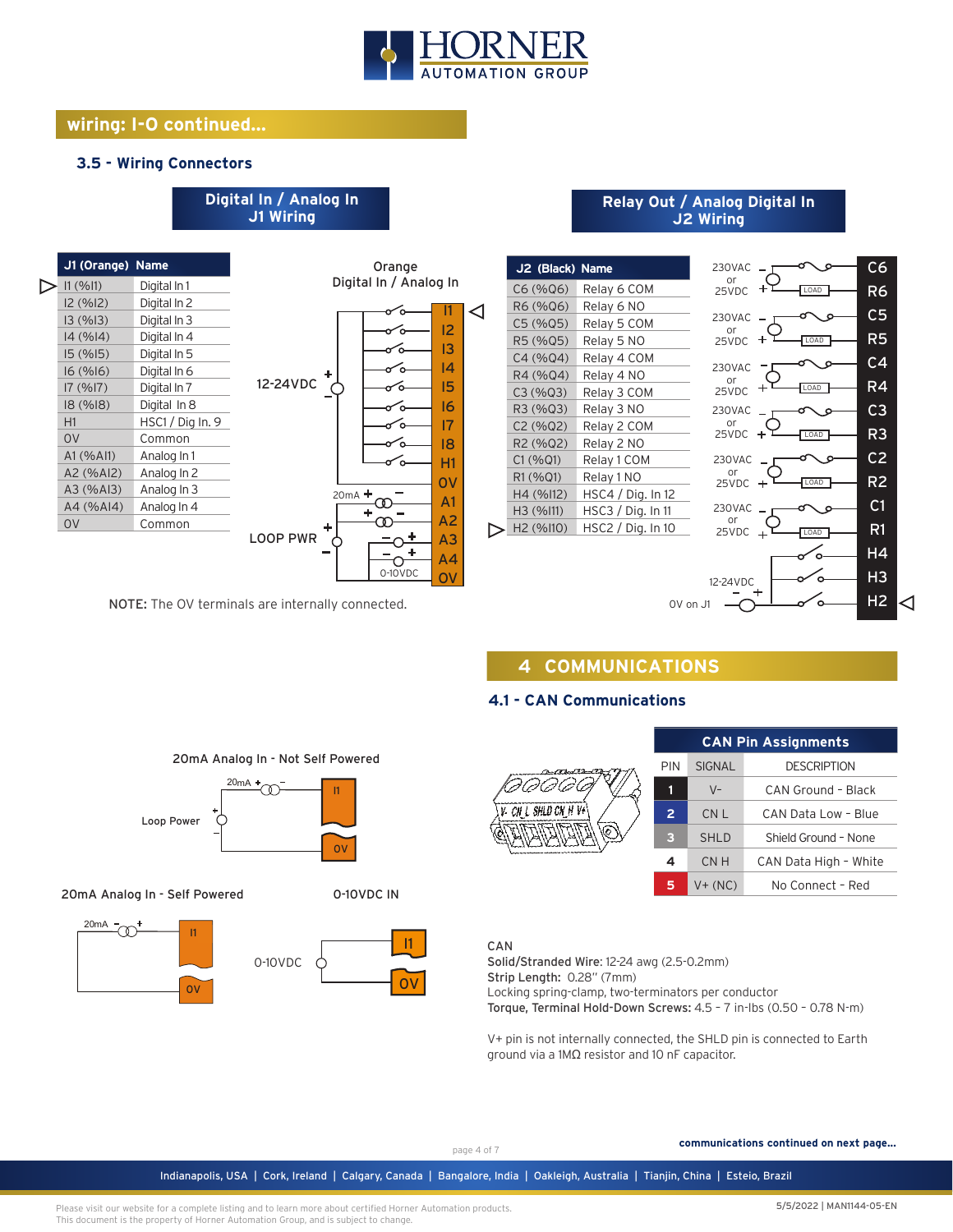

## **communications continued...**

#### **4.2- Serial Communications**



**MJ1/2 SERIAL PORTS**

Two Serial Ports on One Module Jack (8posn)

**MJ1:** RS-232 w/Full Handshaking

**MJ2:** RS-485 Half-Duplex

| <b>MJ1 PINS</b> |                |                  | <b>MJ2 PINS</b> |                  |
|-----------------|----------------|------------------|-----------------|------------------|
| <b>PIN</b>      | <b>SIGNAL</b>  | <b>DIRECTION</b> | <b>SIGNAL</b>   | <b>DIRECTION</b> |
| 8               | <b>TXD</b>     | <b>OUT</b>       |                 |                  |
| 7               | <b>RXD</b>     | IN               | --              | --               |
| 6               | O <sub>V</sub> | GROUND           | O <sub>V</sub>  | GROUND           |
| 5               | +5V @ 60mA     | <b>OUT</b>       | +5V @ 60mA      | <b>OUT</b>       |
| 4               | <b>RTS</b>     | OUT              |                 |                  |
| 3               | <b>CTS</b>     | IN               |                 |                  |
| 2               |                |                  | $RX - / TX -$   | IN / OUT         |
|                 |                | --               | $RX+ / TX+$     | IN / OUT         |

Attach optional ferrite core with a minimum of two turns of serial cable. See website for more details. [Part #: HE-FBD001]

### **4.3 - Dip Switches**



The DIP switches are used to provide a built-in termination to the MJ2 port if needed. The termination for these ports should only be used if this device is located at either end of the multidrop/ daisy-chained RS-485 network.

| <b>DIP SWITCHES</b> |                         |                   |                |  |
|---------------------|-------------------------|-------------------|----------------|--|
| <b>PIN</b>          | NAMF                    | <b>FUNCTION</b>   | <b>DEFAULT</b> |  |
|                     | M.J1 RS-485 Termination | $ON = Terminated$ | OFF            |  |
|                     | Spare                   | Alway OFF         | OFF            |  |
|                     | <b>Factory Use</b>      | Always OFF        | OFF            |  |

### **4.4 - Ethernet Communications**



Green LED indicates link – when illuminated, data communication is available.

Yellow LED indicates activity – when flashing, data is in transmission.

## **5 ANALOG IN TRANZORB FAILURE**

A common cause of Analog Input Tranzorb Failure on Analog Inputs Model 2, 3, 4 & 5: If a 4- 20mA circuit is initially wired with loop power, but without a load, the Analog input could see 24VDC. This is higher than the rating of the tranzorb. This can be solved by NOT connecting loop power prior to load connection, or by installing a low-cost PTC in series between the load and Analog input.



## **6 BUILT-IN I/O for Model 2**

All XL4 models (except Model 0) feature built-in I/O. The I/O is mapped into OCS Register space, in three separate areas – Digital/Analog I/O, High-Speed Counter I/O, and High-speed Output I/O. Digital/Analog I/O location is fixed starting at 1, but the High-Speed Counter and High-Speed Output references may be mapped to any open register location. For more details, see the XL4 OCS User's Manual [MAN0964].

| <b>Digital and Analog I/O Functions</b> |           |  |  |  |
|-----------------------------------------|-----------|--|--|--|
| Digital Inputs                          | $%11-12$  |  |  |  |
| Reserved                                | %I13-32   |  |  |  |
| <b>ESCP Alarm</b>                       | n/a       |  |  |  |
| Digital Outputs                         | $%$ 01-6  |  |  |  |
| Reserved                                | %07-24    |  |  |  |
| Analog Inputs                           | $%$ AI1-4 |  |  |  |
| Reserved                                | $%AI5-12$ |  |  |  |
| <b>Analog Outputs</b>                   | n/a       |  |  |  |
| Reserved                                | n/a       |  |  |  |
|                                         |           |  |  |  |

**Wiring Details:** Solid/Stranded Wire: 12-24 awg (2.5-0.2mm<sup>2</sup>). Strip Length: 0.28" (7mm). Torque, Terminal Hold-Down Screws: 4.5 – 7 in-lbs (0.50 – 0.78 N-m).

page 5 of 7

Indianapolis, USA | Cork, Ireland | Calgary, Canada | Bangalore, India | Oakleigh, Australia | Tianjin, China | Esteio, Brazil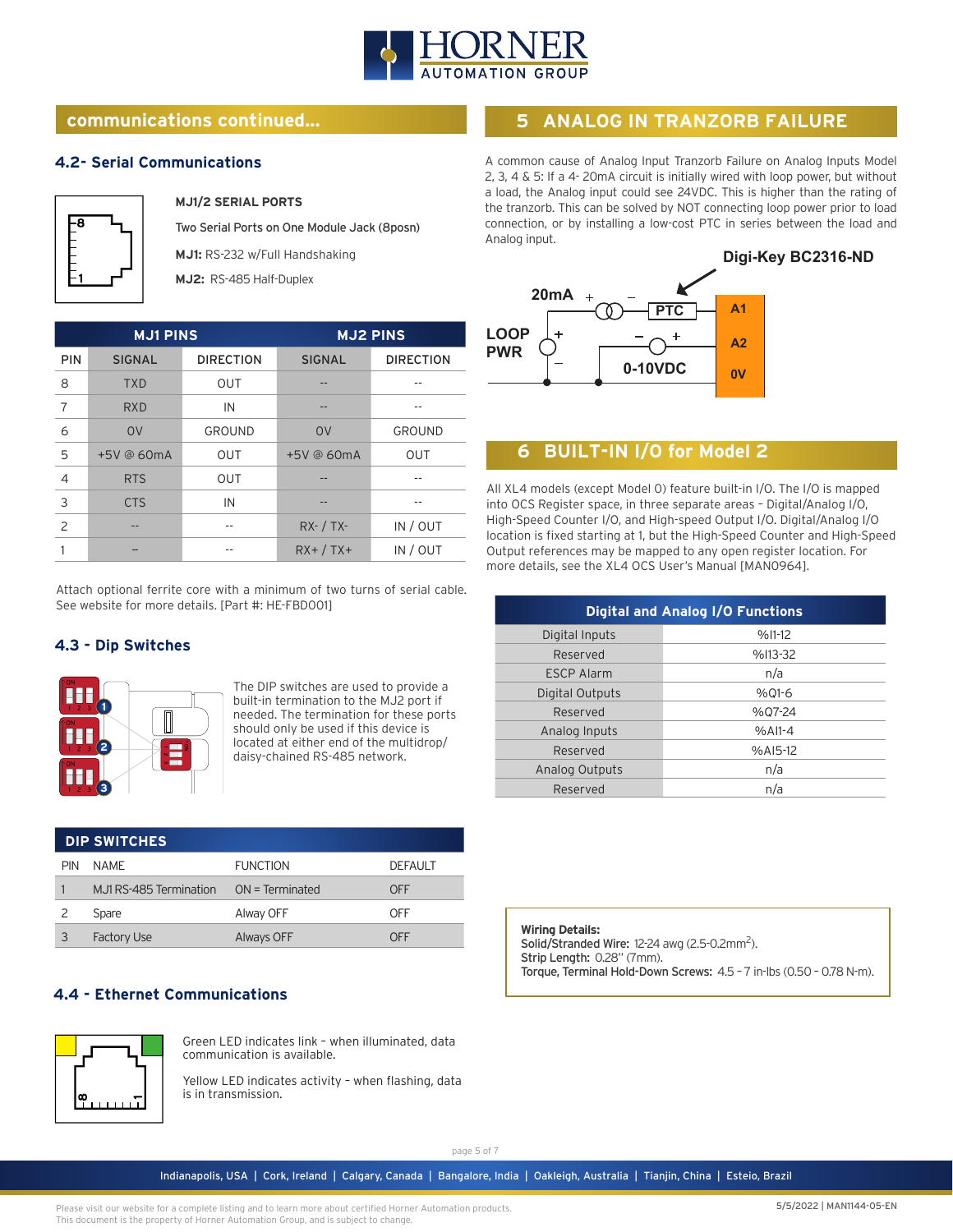

## **7 DIMENSIONS & INSTALLATION**

#### **7.1 - Dimensions**



### **7.2 - Installation Procedure**

- The XL4 utilizes a clip installation method to ensure a robust and watertight seal to the enclosure. Please follow the steps below for the proper installation and operation of the unit.
- This equipment is suitable for Class I, Division 2, Groups A, B, C and D or non-hazardous locations only.
- Digital outputs shall be supplied from the same source as the operator control station.
- Jumpers on connector JP1 shall not be removed or replaced while the circuit is live unless the area is known to be free of ignitable concentrations of flammable gases or vapors.
- 1. Carefully locate an appropriate place to mount the XL4. Be sure to leave enough room at the top of the unit for insertion and removal of the microSD™ card.
- 2. Carefully cut the host panel per the diagram, creating a 92mm x 92mm +/-0.1mm opening into which the XL4 may be installed. If the opening is too large, water may leak into the enclosure, potentially damaging the unit. If the opening is too small, the OCS may not fit through the hole without damage.
- 3. Remove any burrs and or sharp edges and ensure the panel is not warped in the cutting process.
- 4. Remove all Removable Terminals from the XL4. Insert the XL4 through the panel cutout (from the front). The gasket must be between the host panel and the XL4.
- 5. Install and tighten the four mounting clips (provided in the box) until the gasket forms a tight seal
- NOTE: Max torque is 0.8 to 1.13Nm, 7 to 10 in-lbs. 6. Reinstall the XL4e I/O Removable Terminal Blocks. Connect communications cables to the serial port, USB ports, Ethernet port, and CAN port as required.

## **8 BATTERY MAINTENANCE**

The XL4 has an advanced battery system that uses a rechargeable lithium battery. The battery powers the real time clock when power is removed, and it is needed for register data retention. Please reference the XL4 User Manual [MAN0964] which provides instructions on how to replace the battery.

NOTE: For detailed rechargeable battery information, refer to the Battery Manual [MAN1142].

## **9 ACCESSORIES**

#### **9.1 Backup Battery: HE-BAT019**

The XL4 uses rechargeable 3.6V lithium battery to run the Real-Time Clock and to maintain the retained register values. This battery is designed to maintain the clock and memory for 7-10 years.

#### **9.2 Programming Cables Kit: HE-XCK**

This programming cable kit includes the following adapter cables:

- USB to MiniUSB
- USB to RS-232 Serial
- RS-232 Serial to RJ45 Ethernet

#### **9.3 2/4 Channel Analog Output Kit**

- HE-XDAC007 2 Channel Analog Output I/O Kit
- HE-XDAC107 4 Channel Analog Output I/O Kit

Visit the Horner Website to purchase accessories.

### **XL4 User Manual [MAN0964]**

The User Manual includes extensive information on:

- Built-in I/O
- Common %S & %SR Registers
- HSC/PWM/Totalizer/Quadrature & Accumulator Registers
	- Resource Limits

page 6 of 7

Indianapolis, USA | Cork, Ireland | Calgary, Canada | Bangalore, India | Oakleigh, Australia | Tianjin, China | Esteio, Brazil